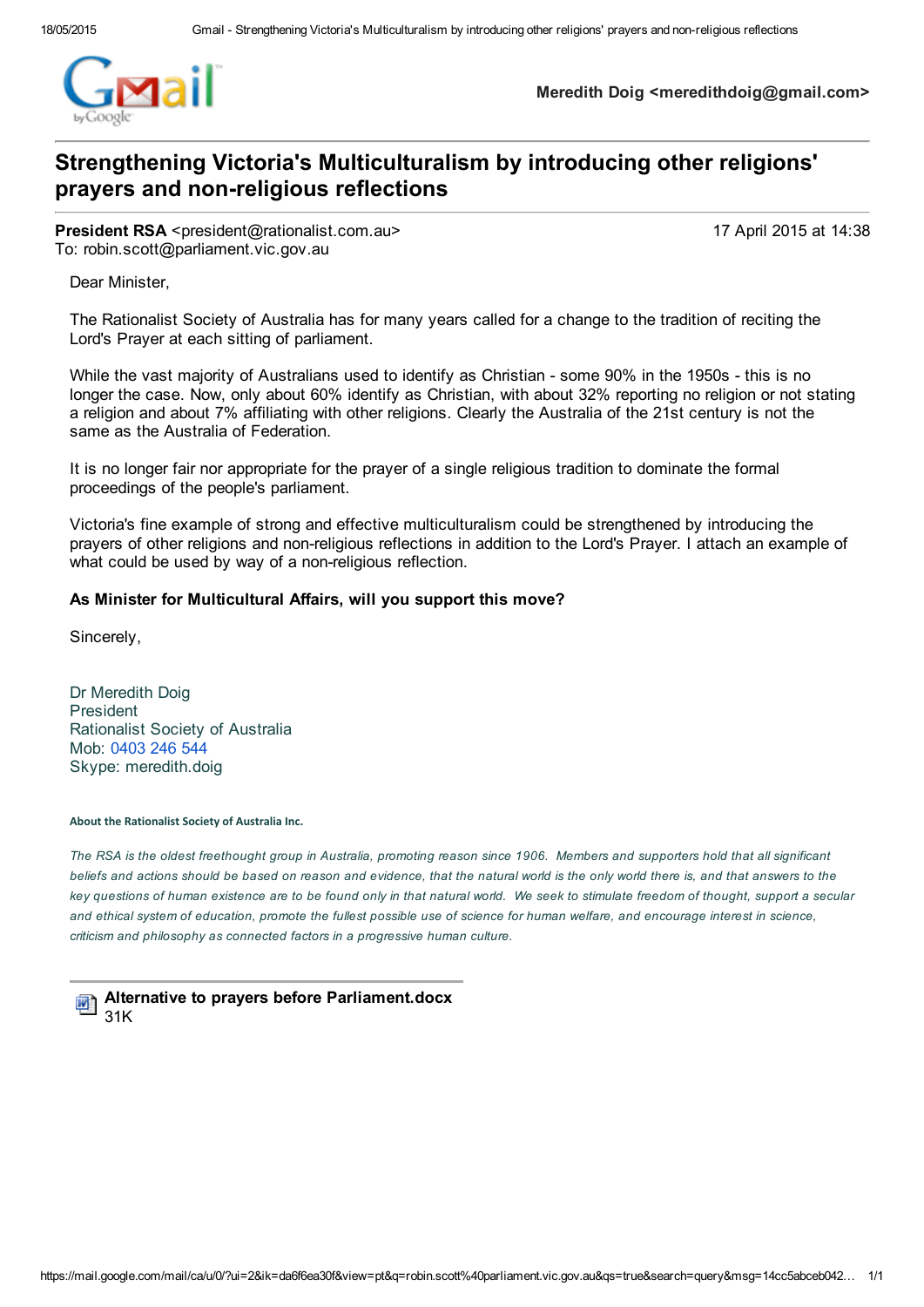

# Office of the Minister for Finance Office of the Minister for Multicultural Affairs

Level 5, 1 Macarthur Street East Melbourne Victoria 3002 Telephone: 03 9651 1044 Facsimile: 03 9651 1088 DX 210759

2 2 APR 2015

**Meredith Doig** President **Rationalist Society of Australia** Via president@rationalist.com.au

**Dear Ms Doig** 

### STRENGTHENING VICTORIA'S MULTICULTURALISM BY INTRODUCING OTHER RELIGIONS' **PRAYERS AND NON-RELIGIOUS REFLECTIONS**

Thank you for your correspondence dated 17 April 2015 regarding the reciting of the Lord's Prayer at each sitting of parliament.

As parliamentary business is the responsibility of the Legislative Council and Assembly Clerks, I have forwarded your correspondence to the Clerk of the Legislative Assembly Mr Ray Purdey and the Acting Clerk of the Legislative Council Mr Andrew Young for their consideration and appropriate action.

Yours faithfully

**Steve Palmer Chief of Staff** 

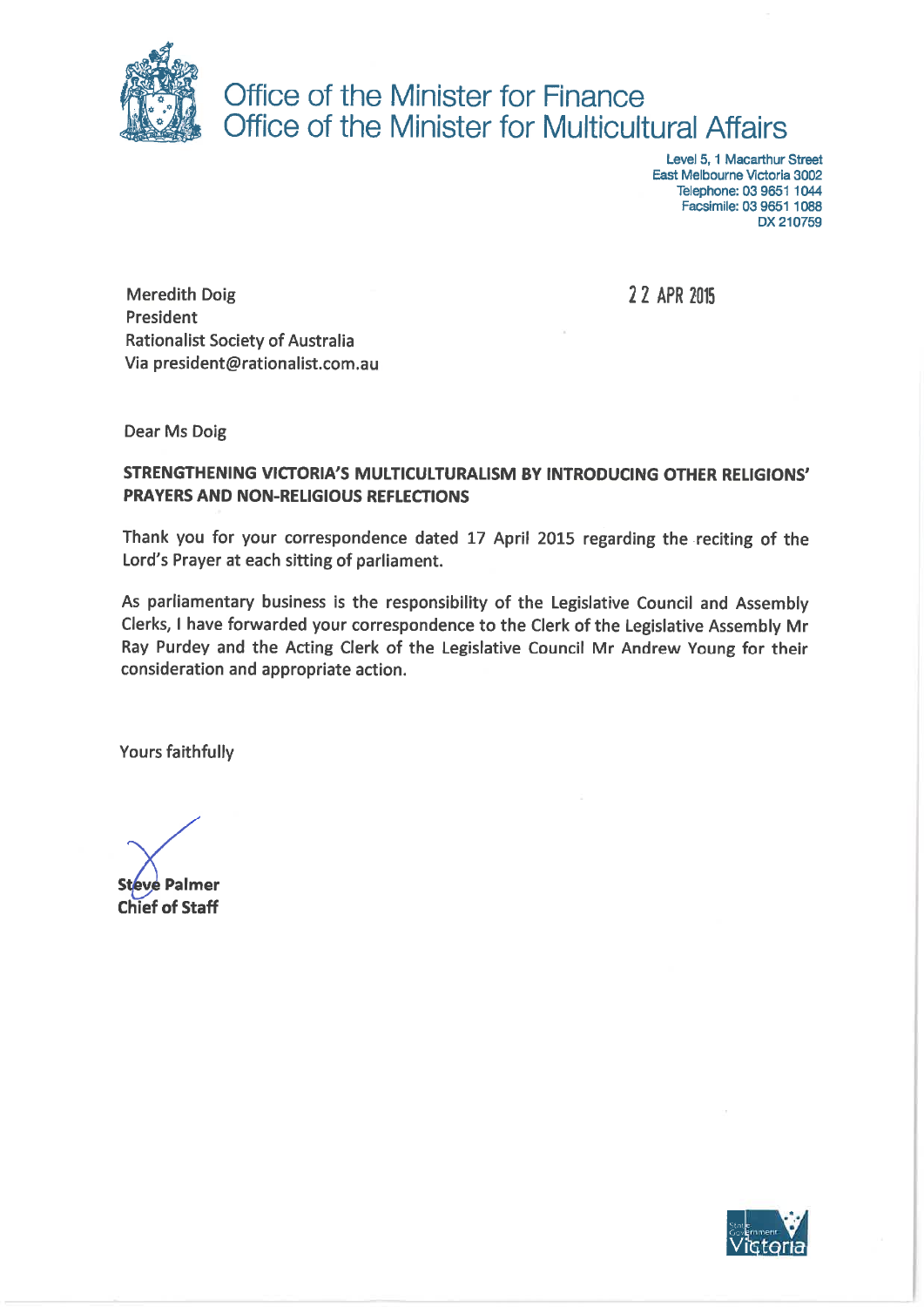

Meredith Doig <meredithdoig@gmail.com>

## Fw: Referral from the Office of the Minister for Finance and Multicultural Affairs

1 message

ray.purdey@parliament.vic.gov.au <ray.purdey@parliament.vic.gov.au> 23 April 2015 at 08:53 To: meredithdoig@gmail.com

Dear Dr Doig,

The Minister for Finance has forwarded your email regarding the Lord's Prayer to me for a response.

The beginning of each sitting of the Legislative Assembly is preceded by the reciting of the Lord's Prayer. This has its origins in a motion passed by the House in 1928 to that effect. It is for the House to determine whether or not this practice should be changed.

Regards,

Ray Purdey Clerk of the Legislative Assembly & Clerk of the Parliaments

Phone: (03) [9651](tel:%2803%29%209651%208550) 8550 | Fax: (03) [9650](tel:%2803%29%209650%204279) 4279 Business Address: Legislative Assembly | Parliament House | Spring Street | Melbourne 3002

----- Forwarded by Ray Purdey/ParlOfficer/PARL on 23/04/2015 08:41 AM -----

From: Minister Scotts Office/DTF/VICGOV/AU@DTF To: Ray Purdey/ParlOfficer/PARL@PARL, Andrew Young/ParlOfficer/PARL@PARL Date: 22/04/2015 04:57 PM Subject: Referral from the Office of the Minister for Finance and Multicultural Affairs Sent by: Application Administrator@DTF

Dear Ray and Andrew,

Please find attached correspondence addressed to the Minister for Multicultural Affairs and referred to your office for response.

Please note that the correspondent has been advised of this referral.

Should you require further information regarding the attached correspondence, please contact Sarah Leighton at [sarah.leighton@minstaff.vic.gov.au](mailto:sarah.leighton@minstaff.vic.gov.au) or 9651 5266.

[attachment "Alternative to prayers before Parliament.docx" deleted by Ray Purdey/ParlOfficer/PARL]

Kind regards

Office of the Minister for Finance Office of the Minister for Multicultural Affairs Level 5, 1 Macarthur Street

From: Minister Scotts Office/DTF/VICGOV/AU@DTF To: Dishella Fernando/DPC@DPC, Date: 21/04/2015 03:09 PM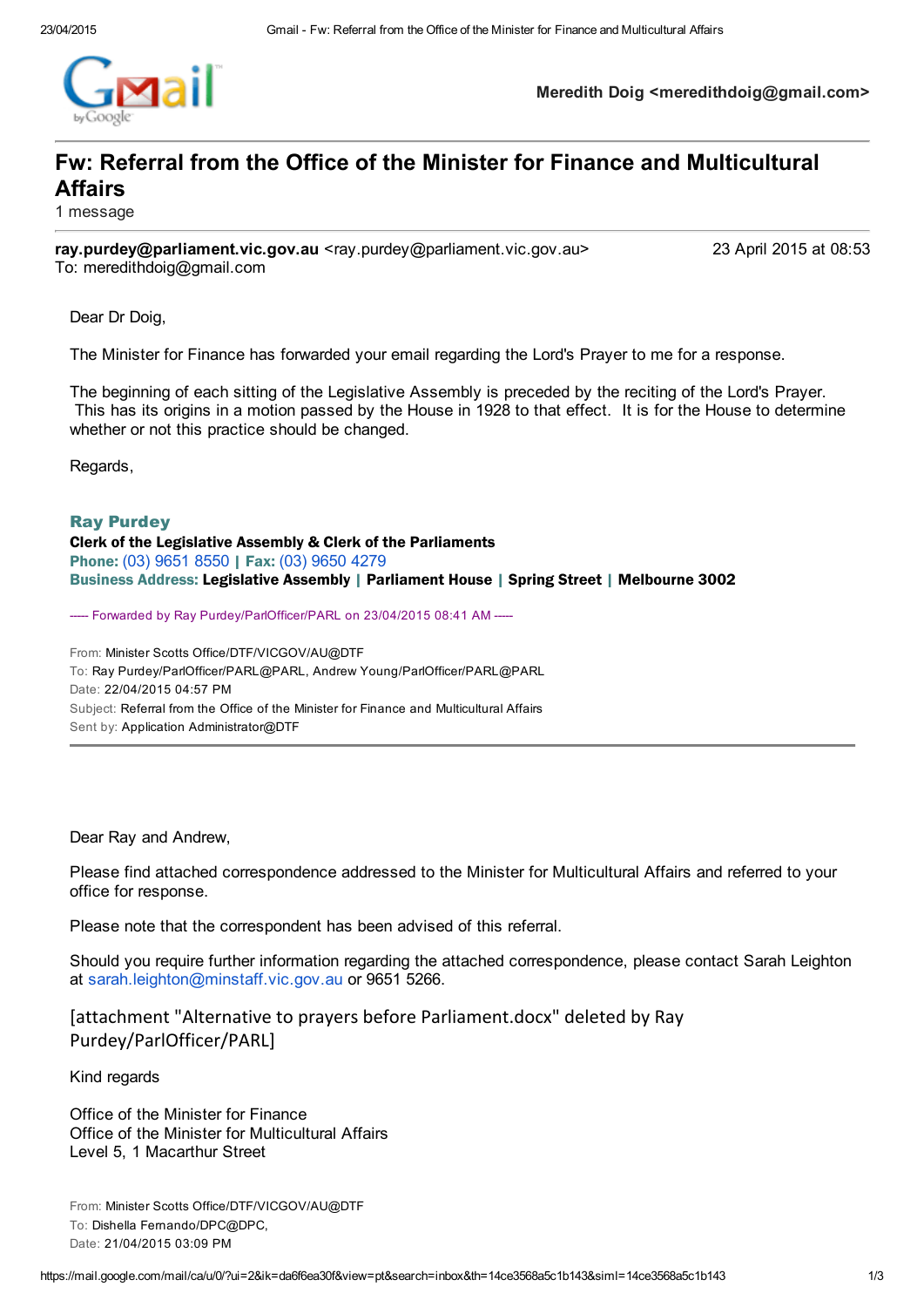

Meredith Doig <meredithdoig@gmail.com>

### Correspondence from the Office of the Minister for Finance and Multicultural Affairs

#### President RSA <president@rationalist.com.au> 23 April 2015 at 10:28

To: ministerscottsoffice@dtf.vic.gov.au, robin.scott@parliament.vic.gov.au Cc: Daniel Andrews <daniel.andrews@parliament.vic.gov.au>, ray.purdey@parliament.vic.gov.au

Dear Steve Palmer,

Thank you for responding to my letter of 17 April regarding prayers before sittings of the Victorian parliament. I note you referred my letter to the Clerk of the Legislative Assembly and Clerk of the Parliaments, whose subsequent letter referred the matter back to the House.

Respectfully, this is an unacceptable response.

Firstly, the Minister has not responded to the question in my letter.

Secondly, your attempt to pass accountability for a policy decision from the Minister to an administrative servant of the Parliament is reminiscent of a "Yes Minister" scenario, a potentially endless cycle of exhausting referral and counter referral.

I therefore ask again that the Minister respond to my question: "As Minister for Multicultural Affairs, will you support this move?" where "this move" refers to introducing prayers of other religions and non-religious reflections in addition to the Lord's Prayer.

Dr Meredith Doig President Rationalist Society of Australia Mob: [0403](tel:0403%20246%20544) 246 544 Skype: meredith.doig

#### About the Rationalist Society of Australia Inc.

The RSA is the oldest freethought group in Australia, promoting reason since 1906. Members and supporters hold that all significant beliefs and actions should be based on reason and evidence, that the natural world is the only world there is, and that answers to the key questions of human existence are to be found only in that natural world. We seek to stimulate freedom of thought, support a secular and ethical system of education, promote the fullest possible use of science for human welfare, and encourage interest in science, *criticism and philosophy as connected factors in a progressive human culture.*

[Quoted text hidden]